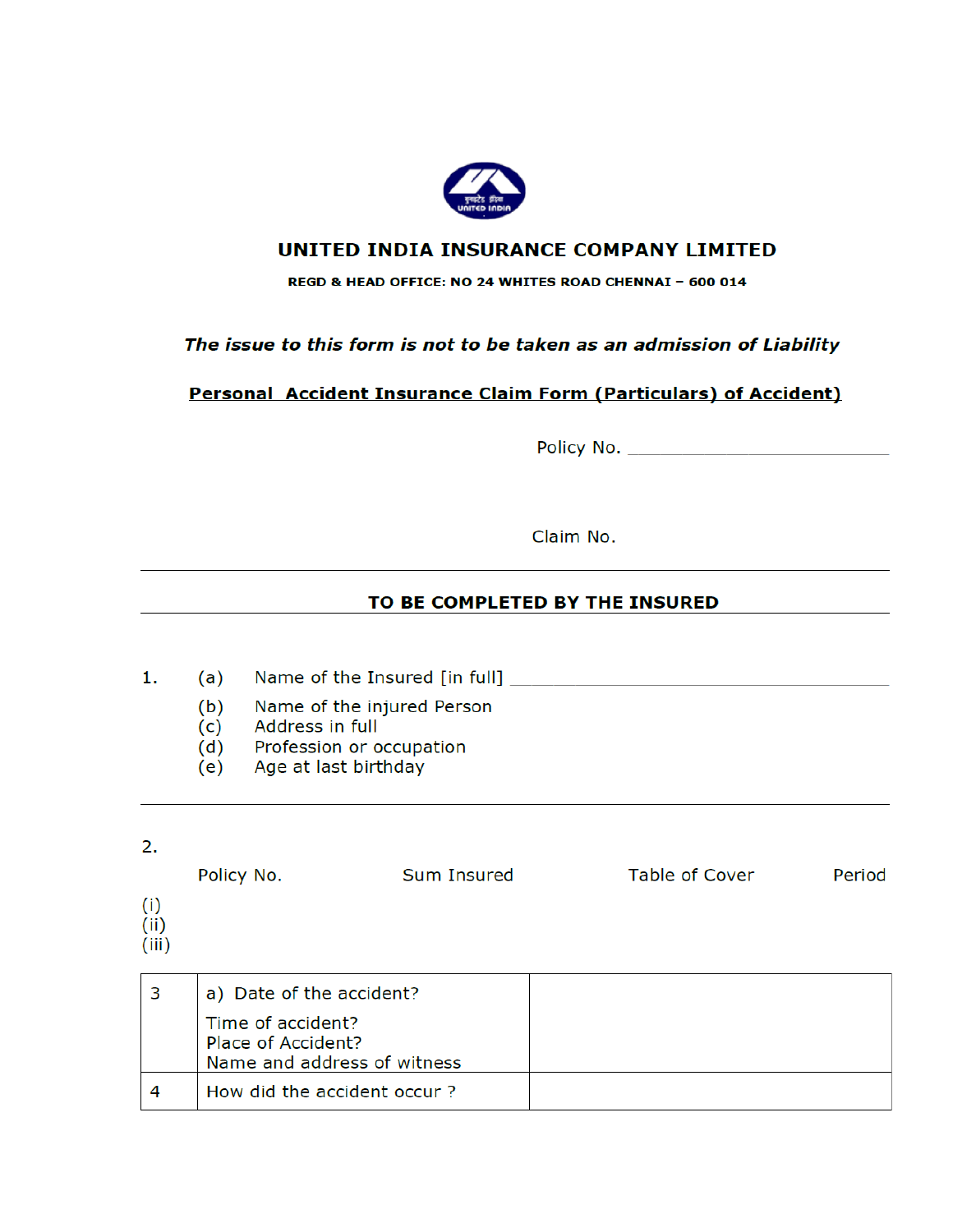| 5. | Nature of injury received                                                                          |                               |
|----|----------------------------------------------------------------------------------------------------|-------------------------------|
|    | (If to limb or eye state whether<br>right or left)                                                 |                               |
| 6. | a) Nature of disablement                                                                           |                               |
|    | <b>Extent of disablement</b>                                                                       |                               |
|    | Confined to bed                                                                                    | [ from ________________<br>To |
|    | Confined to house                                                                                  | [ from ______________<br>To   |
|    | b) Present state of incapacity                                                                     |                               |
| 7. | Name and address of surgeon in<br>attendance                                                       |                               |
| 8. | a) Where and when can a Medical<br>Officer of the Company visit<br>you, if necessary ?             |                               |
|    | Name of nearest railway station<br>and distance therefrom                                          |                               |
| 9. | $\alpha$ ) Are you insured in any other<br>office or offices granting<br>compensation for accident |                               |
|    | If so state name and address of<br>company or companies and amount<br>of insurance                 |                               |

I hereby declare that the foregoing statements are made by myself and are true in all respect and that I have not attempted to conceal from the Company anything which it ought to be made acquainted and also that I have not abstained from any usual occupation longer than absolutely necessary and I agree that if I have made, or in any further declaration the Company may require, shall make any false or fraudulent statement or any suppression, concealment or untrue averment whatever, the Policy shall be void and my right to compensation forfeited and am willing, if required to make a Statutory Declaration before a Justice of the Peace of the truth of the whole of the foregoing statement or any other statement I may make a connection with this claim.

Witness:

| Name                         |        | Signature of the Insured |
|------------------------------|--------|--------------------------|
| Signature<br>Date<br>Address | Date : |                          |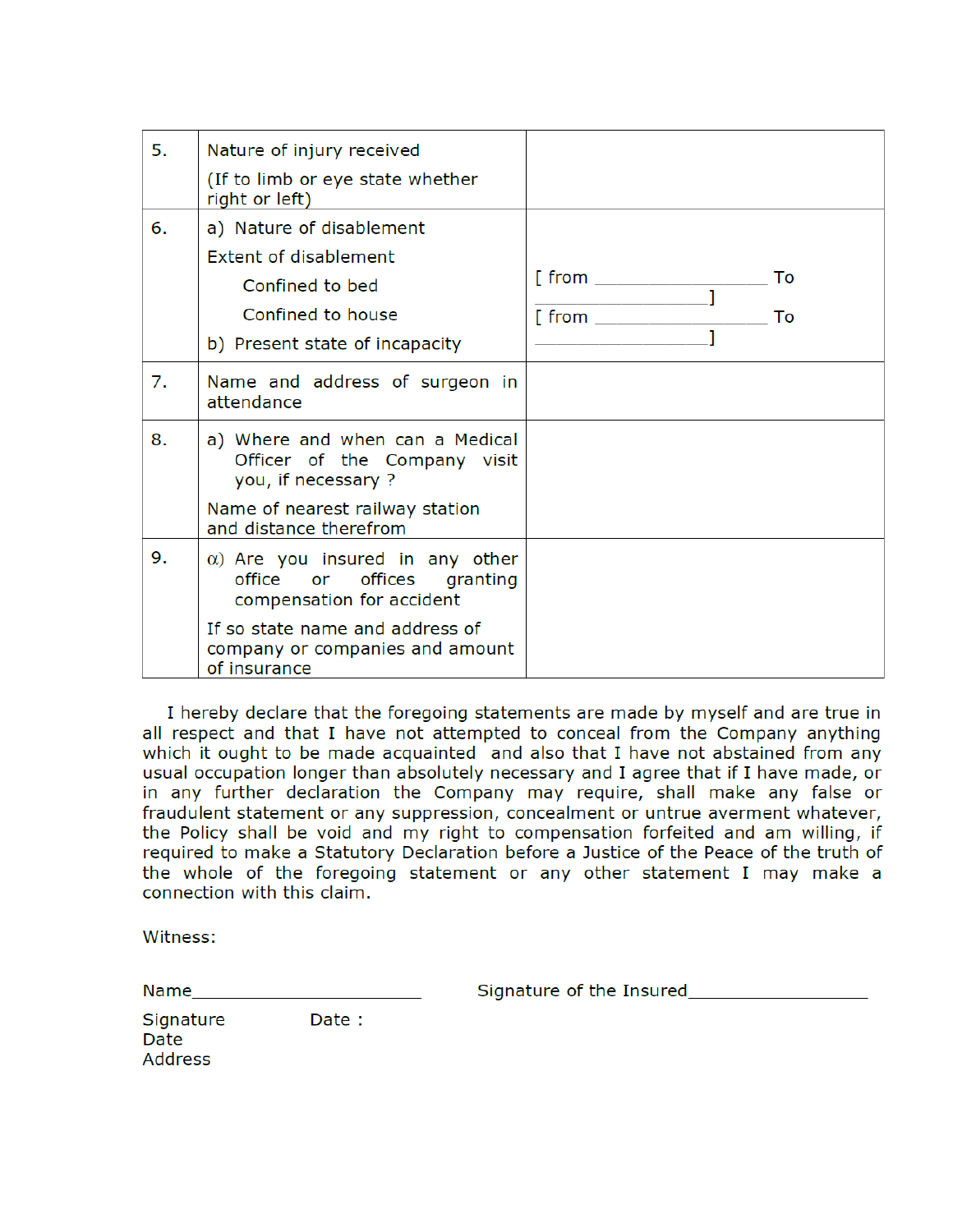# CERTIFIED TO BE FILLED UP AND SIGNED BY AN EYE WITNESS TO THE ACCIDENT

|           | I hereby certify that I was present when the Accident occurred to  |                                                     |  |
|-----------|--------------------------------------------------------------------|-----------------------------------------------------|--|
| Mr.       | On the                                                             |                                                     |  |
|           | 20                                                                 | in the manner stated by him over leaf, that it was  |  |
| caused by |                                                                    | which * was / was not his willful act and that he * |  |
|           | was/was not under the influence of intoxicating liquor at the time |                                                     |  |
|           |                                                                    | Signature                                           |  |
|           |                                                                    |                                                     |  |

Address \_\_